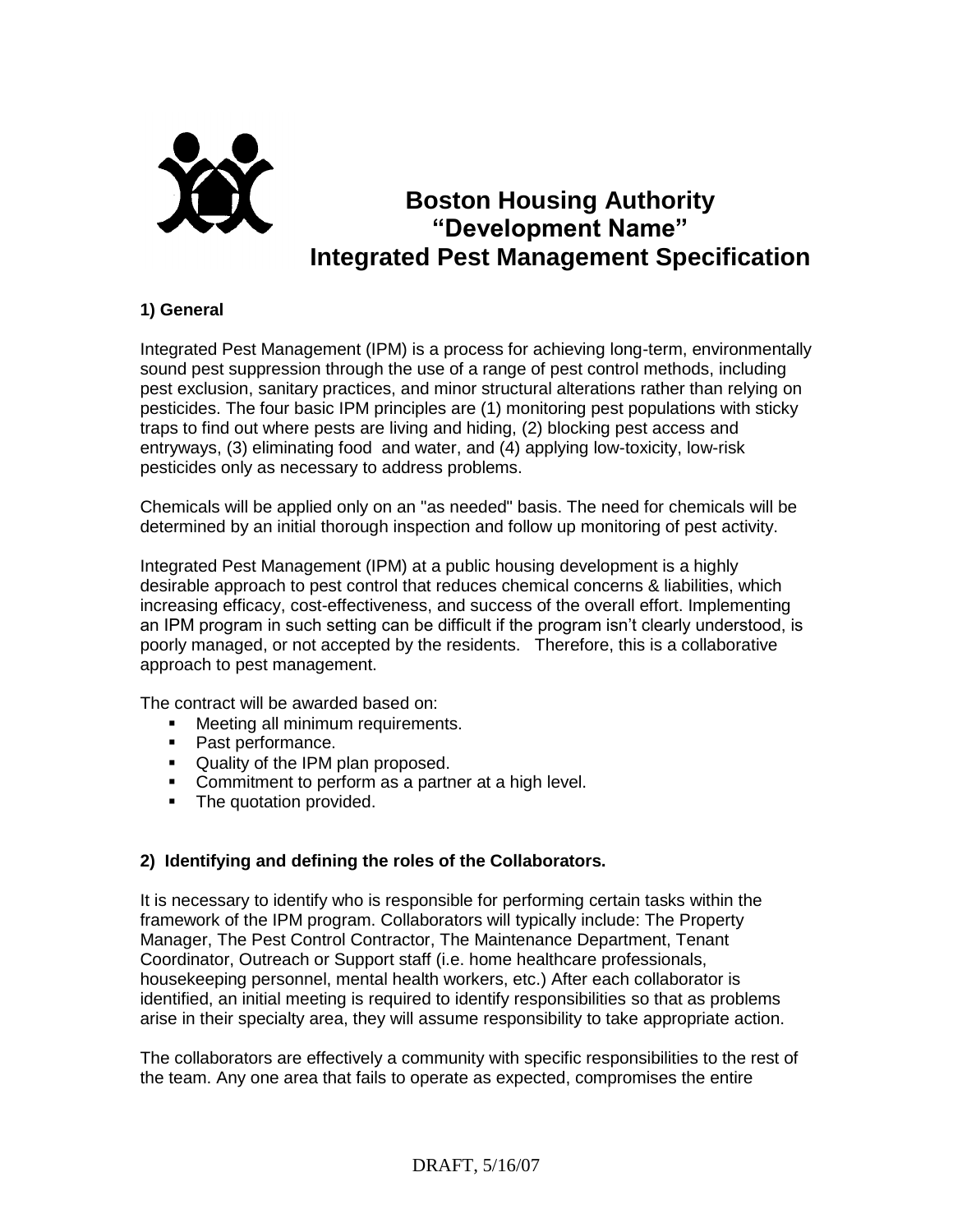program. When this happens, a meeting of the committee should be called to remedy the situation.

## **3) Minimum Requirements of Bidding Contractor**

a)Must show evidence of skill at providing IPM services

b) Must show evidence of at least 5 years experience providing pest control services.

c) Must provide certificate of Contractor's general liability insurance.

d) Must provide certificate of worker's compensation insurance.

e) Must provide names of all pesticide applicators and copies of current pesticide applicator licenses to the property manager and tenants if requested. All pesticide applicators must be fully licensed as required by the state of Massachusetts, MGL Chapter 132B: Section 10.

#### **4) Contractor can expect from the B.H.A.:**

a) Keep premises clean and in good repair to exclude pests and remove potential shelter.

b) Work with the Contractor to develop or refine an Action Plan.

c) Educate staff and residents about their responsibilities, to ensure the best use of the Contractor.

d) Provide the Contractor with access to all non-living areas.

e) Promptly respond to requests for information or pre-approvals from the Contractor.

- f) Manage and enforce contract details.
- g) Pay invoices in a timely manner.

h) Evaluate Contractor performance and inform Contractor promptly and fully about performance.

#### **5) Scope of Work**

a) A community meeting will be the introduction of the awarded contractor to the residents and employees of the development. This meeting will take place in the evening and on site so maximum tenant participation will occur. At the time of the meeting the Contractor will be expected to briefly describe what IPM is and what can be expected to occur during the initial inspection, what the preparation requirements are and what follow up procedures will occur.

b) A tenant coordinator will be hired by the Contractor to assist in access to apartments and common areas. The tenant coordinator will deliver all notifications to residents. They will accompany the Contractor when they are on site. They will be required to be with the Contractor on the initial inspection.

c) A thorough inspection will include all apartments, common areas, basements, utility rooms, management office, maintenance shops and storage, exterior of all buildings, and agency and other spaces as deemed by the manager within the development. The initial inspection will include a pesticide treatment utilizing bait products and traps (to be approved by the manager of the development). The contractor will develop a detailed report of his/her findings during the inspection. The report shall include but not limited to:

- 1) Was there visible pest activity; list pests seen
- 2) Were there conditions that would promote infestation; list conditions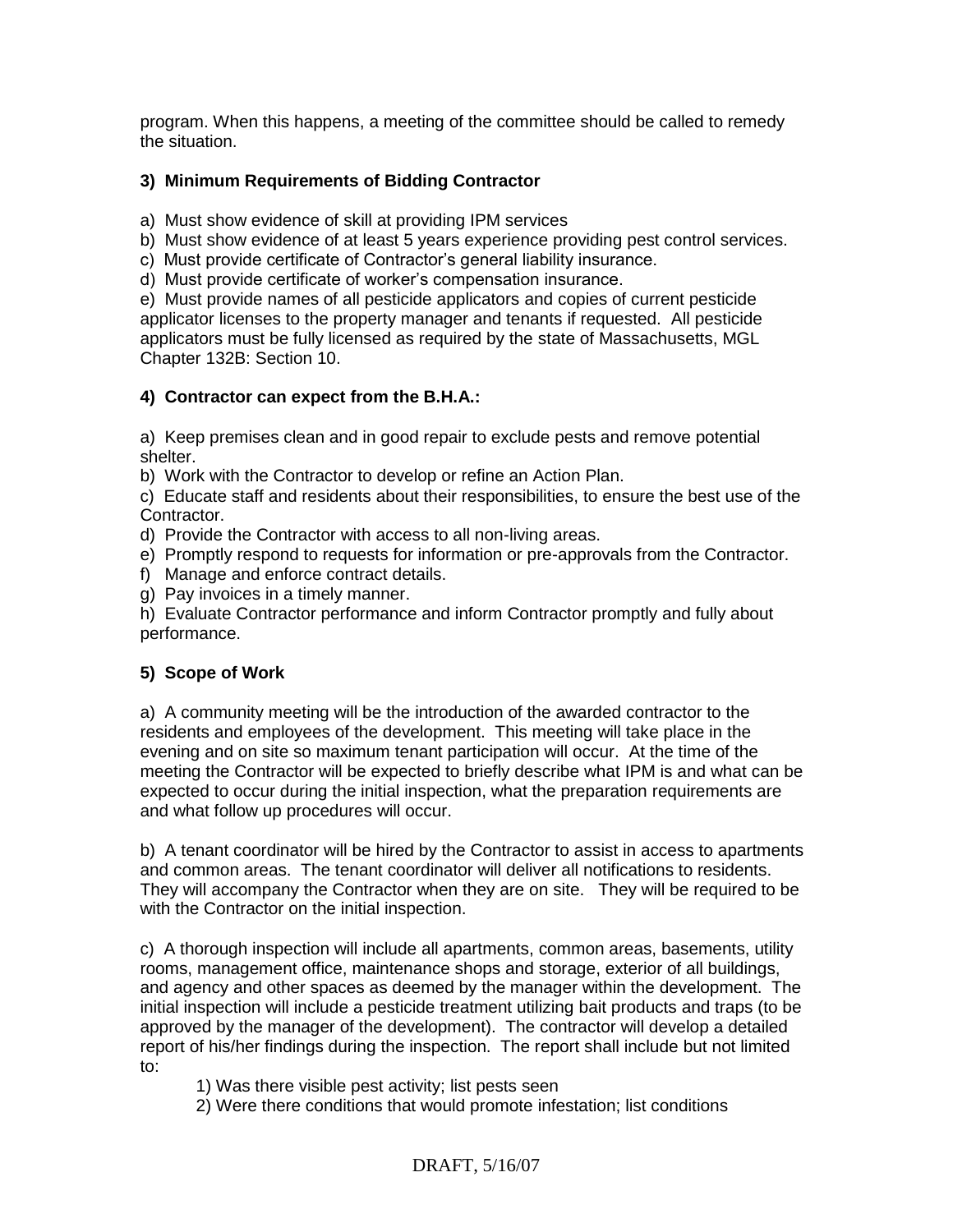3) Were there housekeeping issues and list issues

4) Was there clutter in the unit and where

5) Was the tenant cooperative and did they show concern about their problem if they had visible infestation

6) Are there any maintenance issues that are contributing to the infestation problem?

d) A Focus Unit List will be developed by the manager and the Contractor based on pest infestation or conditions promoting infestation. These units will be scheduled for automatic and frequent pest inspections and monitoring. Repeat treatments using baits, traps will be performed continuously as appropriate. Additionally, each unit on the Focus Unit List will be reviewed by the property manager to assess whether outside support services are called for or if legal action needs to be taken. At any time during the term of this contract, a resident complains of infestation through the work order system or directly to the management/maintenance office, they will be added to the Focus Unit List for follow up inspection, monitoring and treatment by the contractor if needed.

e) At the completion of each service, a report will be filed with the property manager for review. Identified problem units must be taken from the IPM report and recorded in the Focus Unit List by the manager or designated employee. The units will then be scheduled, and receive automatic monitoring, treatment and review. At such time when the unit becomes pest-free and free of conditions conducive to pest activity, the technician and property manager will review the situation and make a determination about the future monitoring frequency. Even in the absence of pest infestations, the goal of the IPM is monitoring for conditions which may lead to problems.

f) Any time a pesticide treatment is performed a report or service record must be provided to the manager and if requested the occupants of the apartment. The report should include but not limited to:

1) Requirements of the pesticide board; see 333CMR: 13.08 (1, 3 and 4) Commercial Application of Pesticides to Indoor Settings

2) Amount of pesticide used if treatment was done

g) An administrative meeting with the contractor (owner or administrator) and the property manager will take place quarterly throughout the contract period. This meeting could include residents, tenant coordinator, B.H.A. employees other than the property manager, technicians, social service personnel or anyone else deemed necessary by the property manager. This meeting will occur during B.H.A. working hours unless otherwise agreed upon by the contractor and the property manager.

#### **6) Additional Requirements**

a) The contractor will be responsible for the preparation of all schedules for inspections and treatments. All work schedules proposed by the contractor will require prior approval of the property manager or their designee.

b) Instructions for the property manager and the tenants on the preparation of the apartments for inspection and treatment will be distributed with the notifications to the residents. A 48 hour notice to residents is necessary for access to the apartments for all inspections and/or treatments. All notifications and instructions will be developed by the contractor and approved by the property manager before distribution.

c) When performing initial inspection or follow up monitoring, remove pests and their debris, food, other particulate matter and dust by HEPA vacuuming.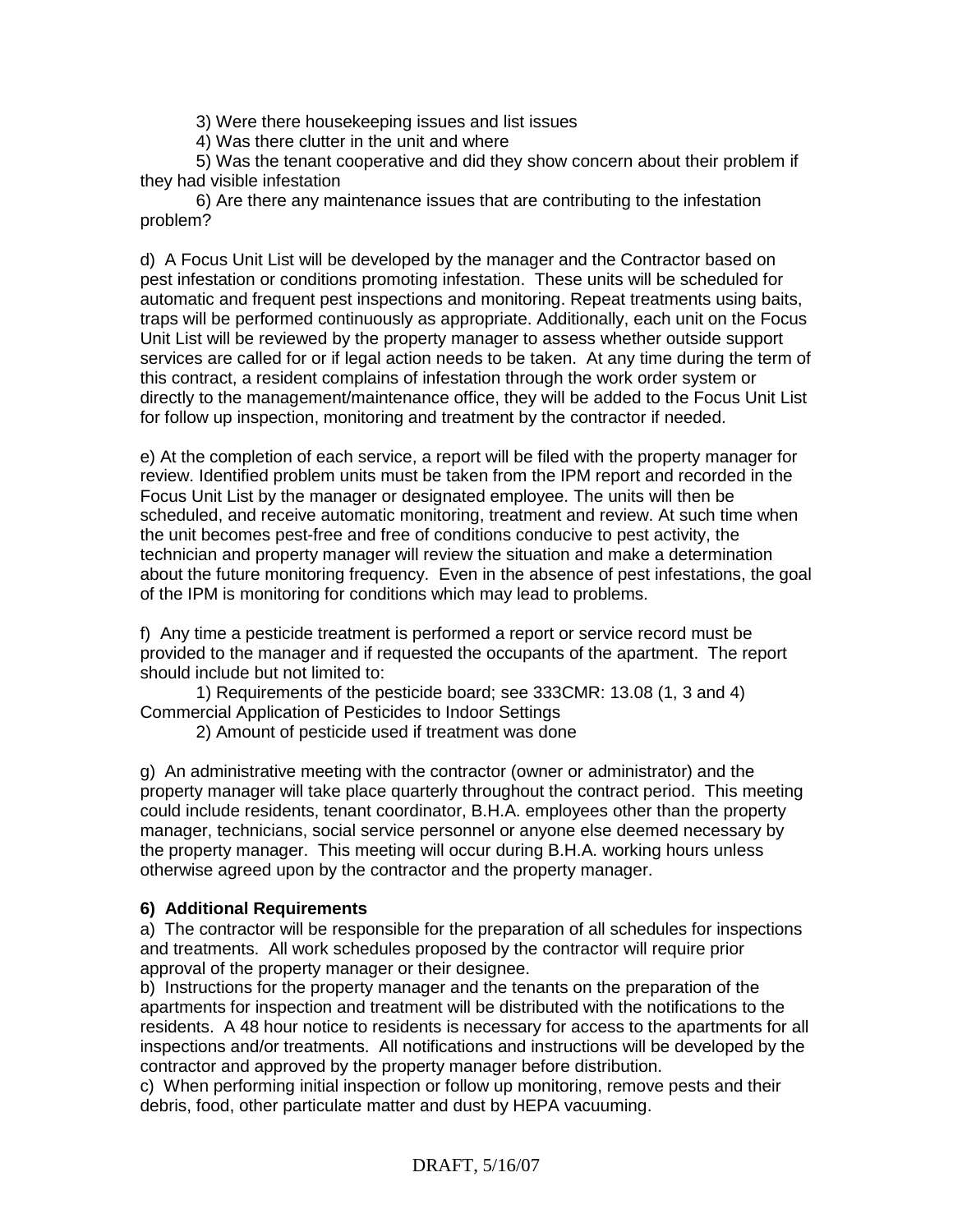d) Place sticky traps and other monitoring devices in appropriate locations and monitor pest activity.

e) Seal openings, cracks, crevices and other entry points, as well as other locations where pests/pest debris have been found or where food/water can collect. All materials used to seal openings, cracks, crevices must be pre-approved by the property manager. Suggested materials are but not limited to expanding foam, copper wool, caulking, spackle and joint compound. Any materials used for sealing holes must be previously approved by the property manager or their designee. MSDS should be provided to the property manager for all approved materials. All leaks and holes larger than the contractor can handle shall be reported to the property manager by the end of the work day. `

f) All work will be performed during regular B.H.A. work hours, Monday to Friday, 8:00 a.m. to 5:00 p.m. and by the approval of the property manager. No work will occur on B.H.A. holidays. A schedule of holidays will be provided to the awarded contractor. g) The contractor will take special measures to protect the residents from the hazards associated with the use of pesticides.

h) The contractor is responsible for removing and legally deposing of all waste materials and rubbish and shall comply with all Federal, State, and local laws, ordinances and regulations. All waste materials and rubbish will be disposed of off site.

i) All pest control technicians shall wear a distinct uniform with the contractor's name displayed or wear in full view a company I.D. and present a clean, neat and professional appearance. The contractor and pest control personnel shall maintain the highest standards of conduct and integrity while on B.H.A. premises.

## **7) Pesticides**

a) Use non-pesticide methods of control whenever possible.

b) Do not use any pesticide sprays, foggers or bombs. No chemical flushing. Do not use organophosphate or chlorinated hydrocarbon pesticides.

c) Do not use any chemical controls unless visual inspections or monitoring devices indicate the presence of pests in a specific area.

d) For all chemicals used and pre-approved by the property manager, the contractor must provide to the property manager all MSDS's.

#### **8) Pests**

.

a) Mice, rats, roaches, silverfish, moths, ants, ticks, fleas, termites, bedbugs, flies and any other arthropod pest, as well as birds, bats, and all other vertebrates which affect the apartment or building environment and enhances the safety of the building occupants by their elimination. Mosquitoes, wasps, hornets, bees and lice shall be eliminated if the need arises, also.